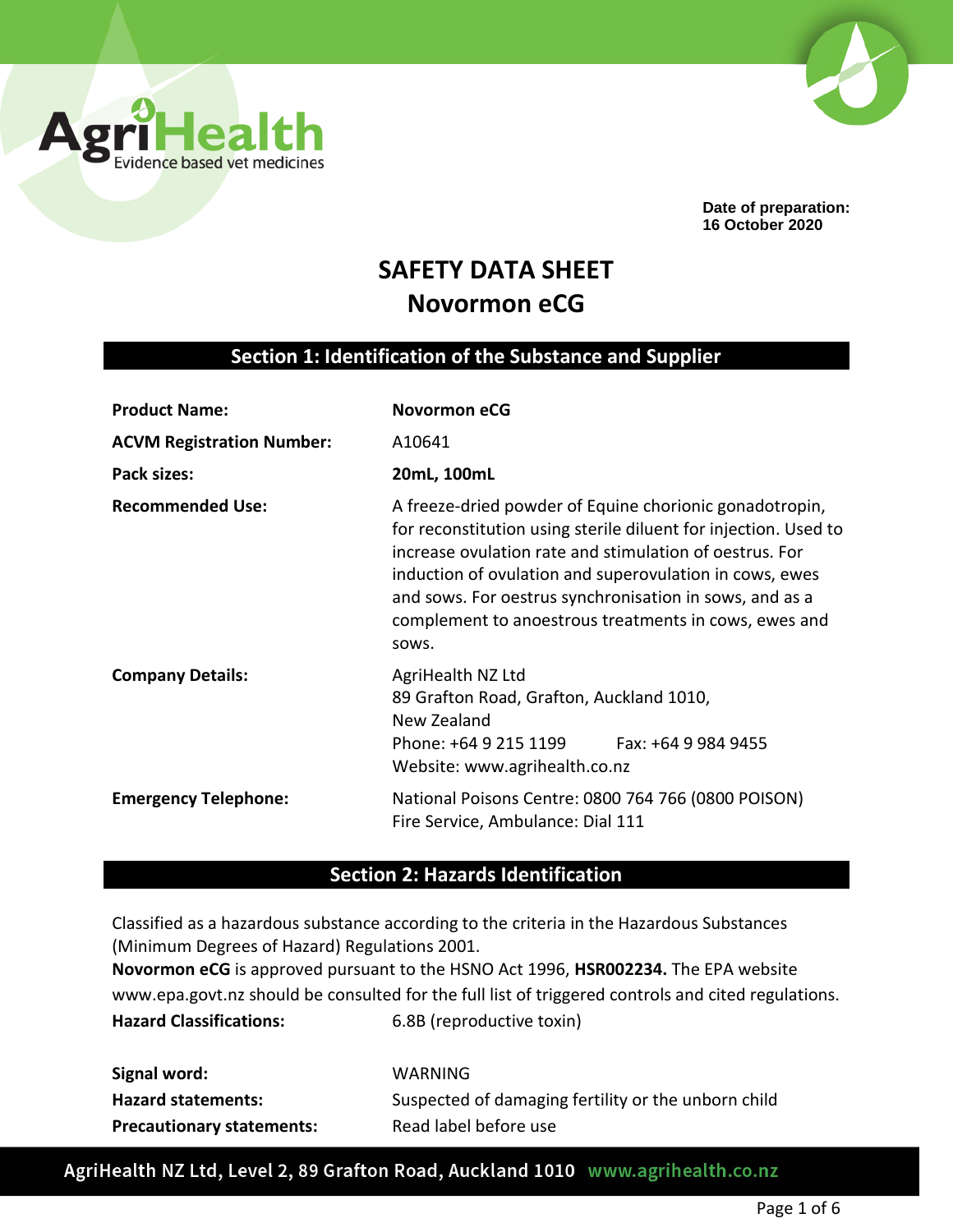Obtain special instructions before use

Do not handle until all safety precautions have been read

and understood

Use personal protective equipment as required

If exposed or concerned: Get medical advice/attention

Store locked up

#### **Section 3: Composition / Information on Ingredients**

#### **Product Components:**

| <b>Name</b>              | <b>CAS Number</b> | Concentration     |
|--------------------------|-------------------|-------------------|
| Equine chorionic         | $9002 - 70 - 4$   | 200IU per mL      |
| gonadotropin             |                   |                   |
| Thiomersal               | $54-64-8$         | $0.004 - 0.016\%$ |
| Non-hazardous components | N/A               | $>99\%$           |

N/A = not applicable or not available

# **Section 4: First Aid Measures**

| <b>First Aid Measures:</b>    | For advice contact the National Poisons Centre on                                 |
|-------------------------------|-----------------------------------------------------------------------------------|
|                               | 0800 POISON (0800 764 766) or a doctor, immediately.                              |
|                               | Skin Contact: If skin contact occurs remove contaminated clothing                 |
|                               | and wash skin with soap and water. If skin irritation, rash or                    |
|                               | symptoms occur or persist, consult a doctor.                                      |
|                               | Eyes: If eye contact occurs, flush eyes with water. If wearing contact            |
|                               | lenses, remove only after initial rinse and continue rinsing. If                  |
|                               | irritation occurs or persists, consult a doctor.                                  |
|                               | Ingestion: If swallowed seek medical attention. DO NOT induce                     |
|                               | vomiting.                                                                         |
|                               | Inhalation: Remove to fresh air. If symptoms occur or persist, consult            |
|                               | a doctor.                                                                         |
| <b>Workplace Facilities:</b>  | No special facilities are required.                                               |
| <b>Required Instructions:</b> | Observe good work practices and avoid skin contact.                               |
|                               | Wash hands and exposed skin before meals and after use.                           |
|                               | Do not eat or drink while using.                                                  |
|                               | Do not breathe dust or powder.                                                    |
|                               | Nichola Colonial alle contra coloniale come con coloniale contra contra contra li |

**Notes for Medical Personnel:** Treat exposed patients symptomatically.

### **Section 5: Fire Fighting Measures**

**Type of hazard:** Non-flammable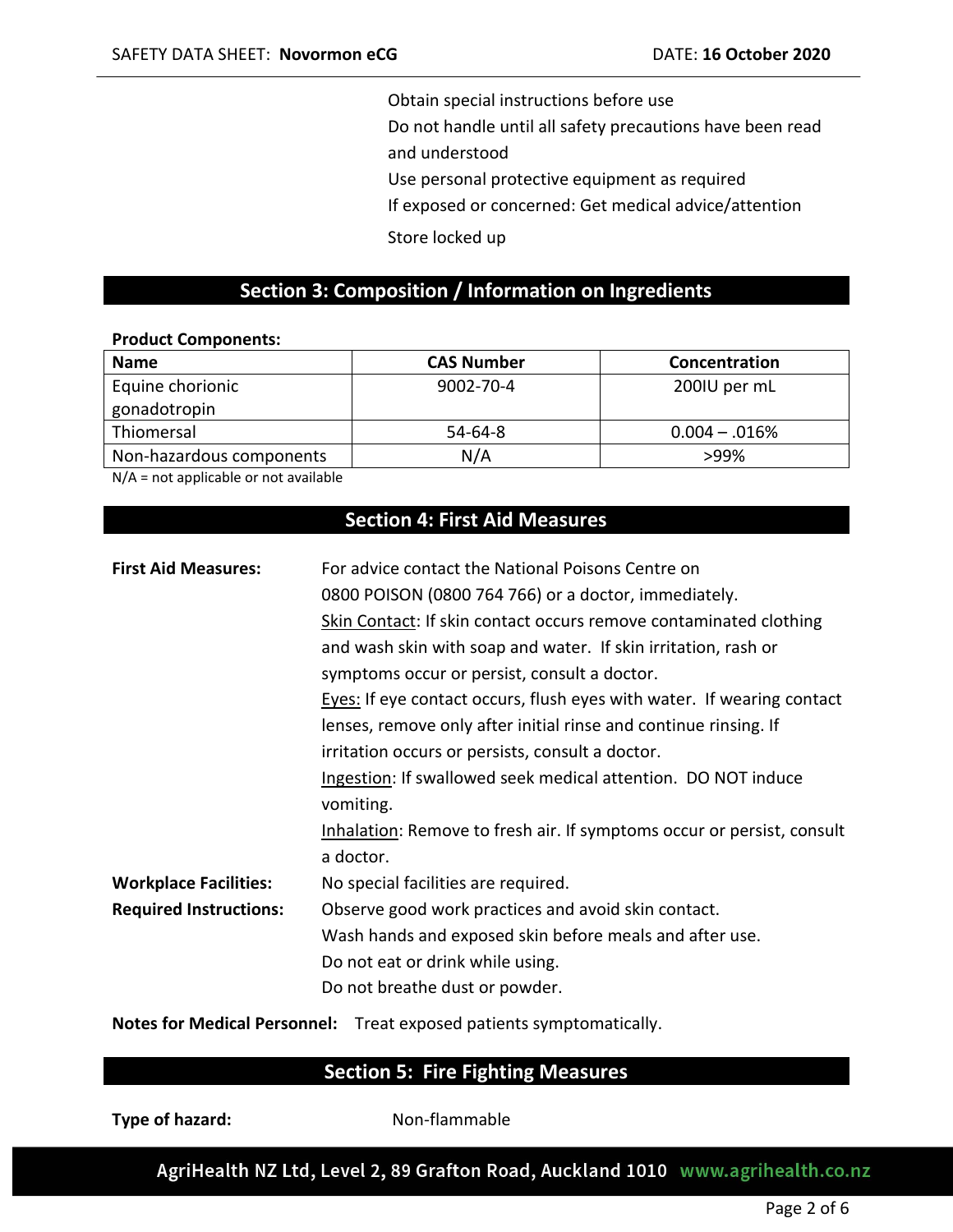| <b>Fire Hazard Properties:</b> | May emit toxic fumes when exposed or heat or fire.                                   |
|--------------------------------|--------------------------------------------------------------------------------------|
|                                | <b>Extinguishing Media and Methods:</b> Water, dry chemical, carbon dioxide, or foam |
| <b>Hazchem Code:</b>           | Not applicable                                                                       |

**Recommended Protective Clothing:** Wear full protective clothing and self-contained breathing apparatus (SCBA)

# **Section 6: Accidental Release Measures**

| <b>Emergency Procedures:</b> | Wear suitable protective clothing. Restrict access to      |
|------------------------------|------------------------------------------------------------|
|                              | contaminated area. Prevent further spillage. Retrieve      |
|                              | intact containers from site. Place damaged containers into |
|                              | containment devices. Sweep up spilled material and place   |
|                              | in sealable containers for disposal. Wash the area with    |
|                              | water and detergent. Absorb washings and place in the      |
|                              | same sealable container for disposal. Avoid contamination  |
|                              | of water courses or sewers. Dispose of waste safely.       |

# **Section 7: Handling and Storage**

| <b>Precautions for Safe Handling:</b> | Wear protective gloves and clothing.<br>Avoid contact with skin, eyes and mucous membranes.                                                                                                                                                                                                                                                      |
|---------------------------------------|--------------------------------------------------------------------------------------------------------------------------------------------------------------------------------------------------------------------------------------------------------------------------------------------------------------------------------------------------|
| <b>Regulatory Requirements:</b>       | Not applicable                                                                                                                                                                                                                                                                                                                                   |
| <b>Handling Practices:</b>            | When handling, use protective clothing and impervious<br>gloves. Avoid skin contact. Wash hands and exposed skin<br>thoroughly after handling and before meals. Do not eat,<br>drink or smoke while using this product.                                                                                                                          |
| <b>Certified Handlers:</b>            | Not required                                                                                                                                                                                                                                                                                                                                     |
| <b>Conditions for Safe Storage:</b>   | Store freeze dried product between $2^{\circ}$ C - $8^{\circ}$ C. Store<br>reconstituted product between $2^{\circ}$ C - $8^{\circ}$ C for 21 days, or up<br>to 25°C for 14 days. Keep out of reach of children. Secure<br>this product when not in use so that it cannot be accessed<br>by people who should not have access (store locked up). |
| <b>Store Site Requirements:</b>       | This product does not require an emergency response plan<br>or signage.                                                                                                                                                                                                                                                                          |
| Packaging:                            | Store in original container, away from foodstuffs.                                                                                                                                                                                                                                                                                               |

### **Section 8: Exposure Control / Personal Protection**

**Workplace Exposure Standards:** None set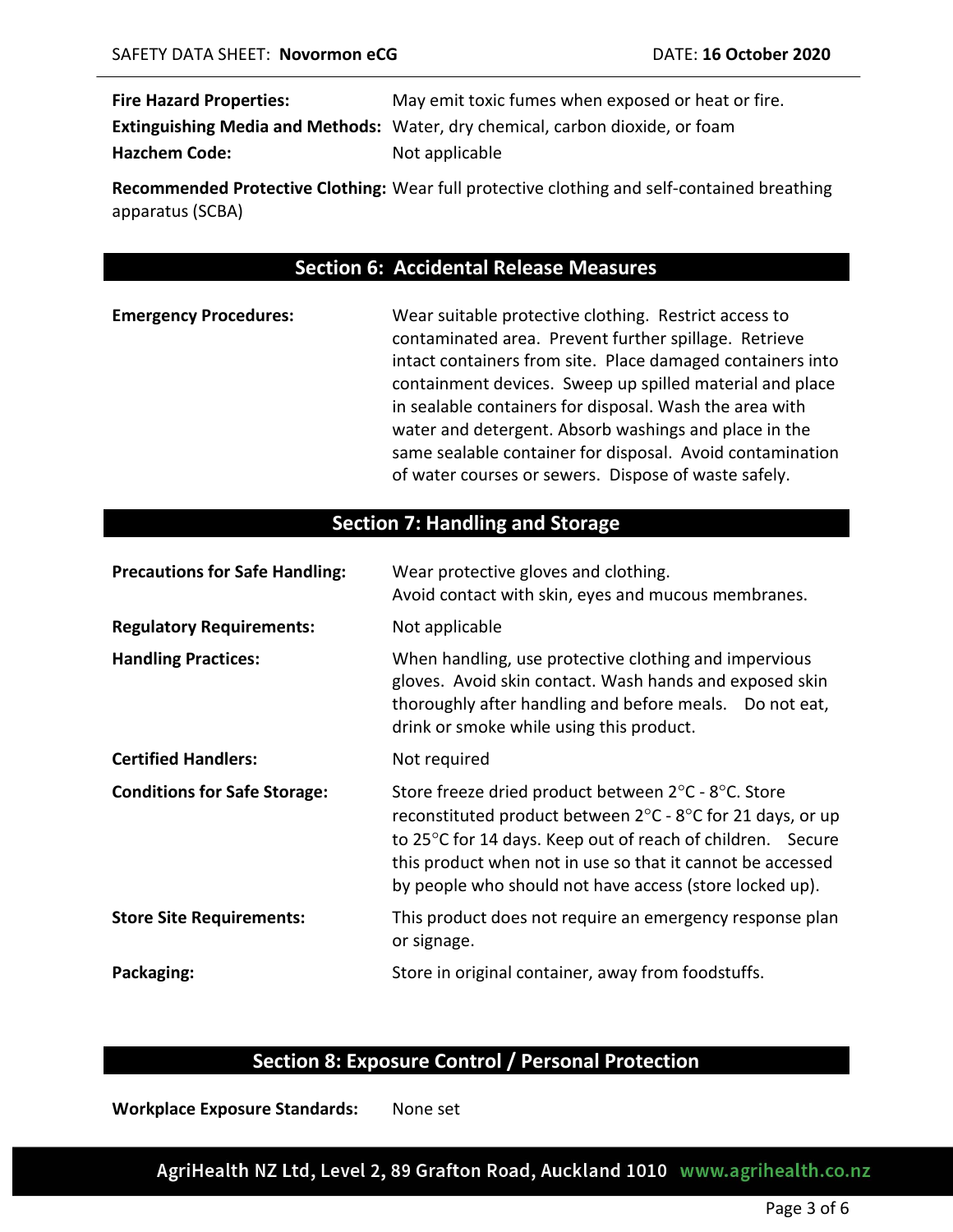| <b>Application in the Workplace:</b> | Prevent exposure by using engineering controls, personal  |
|--------------------------------------|-----------------------------------------------------------|
|                                      | protective equipment and work practices that prevent skin |
|                                      | contact. When handling use protective clothing and        |
|                                      | impervious gloves. Avoid skin contact. Wash hands and     |
|                                      | exposed skin thoroughly after handling.                   |

#### **Exposure Standards outside the workplace:** None set

**Engineering Controls:** Ensure adequate ventilation.

**Personal Protection:** Wear protective gloves and clothing. Do not eat, drink or smoke when using this product. Wash hands with soap and water before breaks and after work. Keep away from foodstuffs and beverages.

### **Section 9: Physical and Chemical Properties**

| <b>Product Properties:</b> | Appearance:           | White powder |
|----------------------------|-----------------------|--------------|
|                            | <u>pH:</u>            | N/A          |
|                            | Specific Gravity:     | N/A          |
|                            | Vapour Pressure:      | N/A          |
|                            | Solubility in Water:  | Soluble      |
|                            | <b>Boiling Point:</b> | N/A          |
|                            | <b>Melting Point:</b> | N/A          |

# **Section 10: Stability and Reactivity**

| <b>Stability of the Substance:</b>         | Stable under normal conditions of use and storage                                                                   |
|--------------------------------------------|---------------------------------------------------------------------------------------------------------------------|
| <b>Conditions to Avoid:</b>                | No specific conditions to avoid                                                                                     |
| <b>Material to Avoid:</b>                  | No specific materials to avoid                                                                                      |
| <b>Hazardous Decomposition Properties:</b> | No significant quantities of decomposition products<br>are expected, at temperatures normally achieved in<br>a fire |
| <b>Hazardous Polymerisation:</b>           | Components are not expected to form hazardous<br>polymers                                                           |

#### **Section 11: Toxicological Information**

**HSNO Classification:** 6.8B

Acute Effects: None found

| Chronic / Long Term Effects: | Reproductive / Developmental Toxicity                                                   |
|------------------------------|-----------------------------------------------------------------------------------------|
|                              | Overexposure may cause reproductive disorder(s) based on tests with laboratory animals. |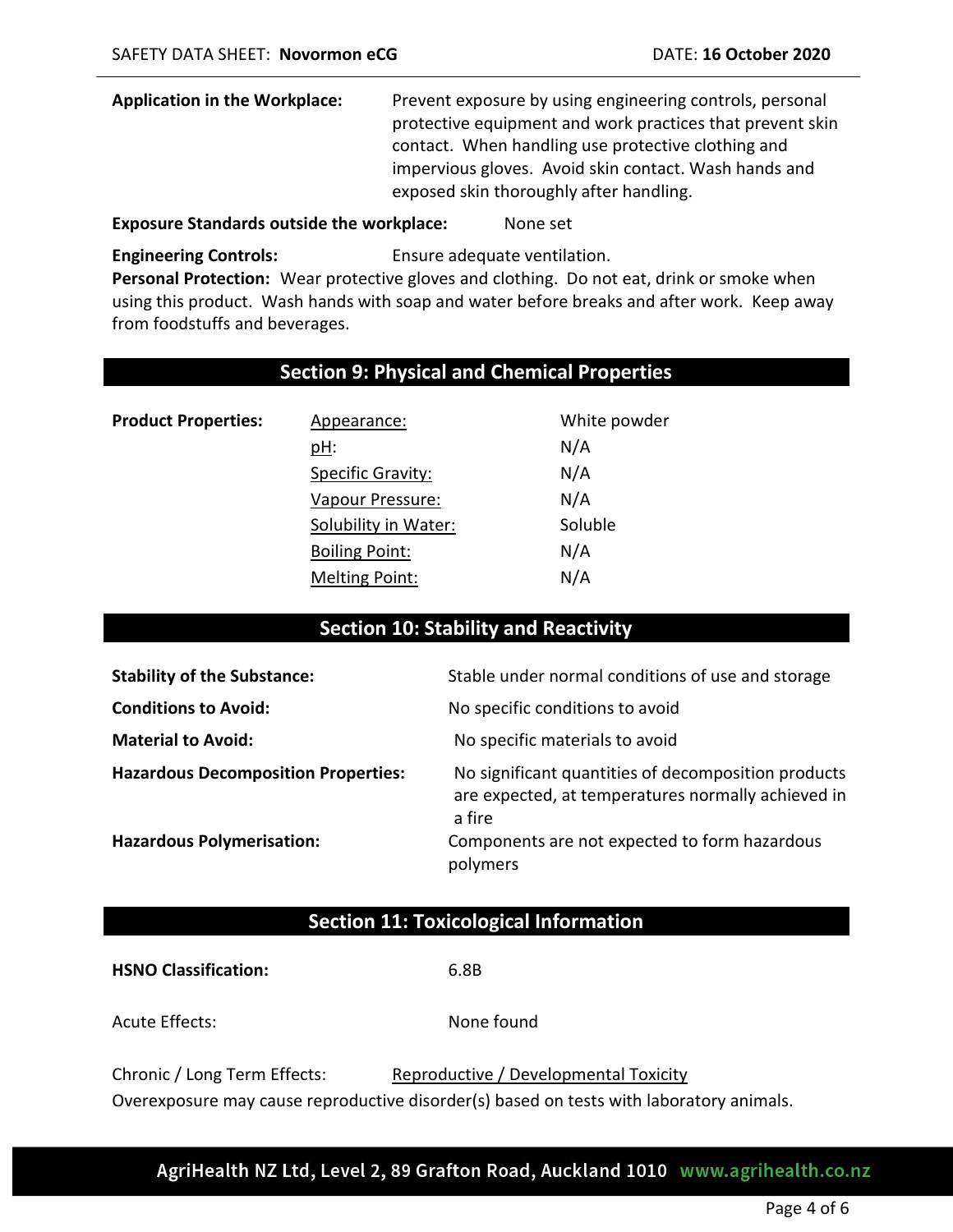I

 $\overline{\phantom{a}}$ 

# **Section 12: Environmental Information**

| <b>HSNO Classification:</b>  | Not toxic to the environment                                                                                                                                                                                               |
|------------------------------|----------------------------------------------------------------------------------------------------------------------------------------------------------------------------------------------------------------------------|
|                              | <b>Section 13: Disposal Considerations</b>                                                                                                                                                                                 |
| <b>Disposal Information:</b> | Preferably dispose of the product by use. Otherwise dispose of<br>product and packaging at an approved landfill or other approved<br>facility. Avoid contamination of any water supply with product or<br>empty container. |
|                              | <b>Section 14: Transport Information</b>                                                                                                                                                                                   |
| <b>Land Transport</b>        | Not classified as dangerous goods for transport under NZ Standard<br>5433:2007 Transport of Dangerous Goods on Land.                                                                                                       |
| <b>Air Transport</b>         | Not classified as dangerous goods for transport under International<br>Civil Aviation Organisation and International Air Transport Association<br>regulations                                                              |
| <b>Sea Transport</b>         | Not classified as dangerous goods for transport under International<br>Maritime Organisation regulations                                                                                                                   |
| <b>UN Number</b>             | N/A                                                                                                                                                                                                                        |
| <b>Proper Shipping Name</b>  | N/A                                                                                                                                                                                                                        |
| <b>DG Class</b>              | N/A                                                                                                                                                                                                                        |
| <b>Subsidiary Risk</b>       | N/A                                                                                                                                                                                                                        |
| <b>Packing Group</b>         | N/A                                                                                                                                                                                                                        |
| <b>HAZCHEM Code</b>          | N/A                                                                                                                                                                                                                        |
| <b>Marine Pollutant</b>      | No                                                                                                                                                                                                                         |

There is no restriction on the quantity of this substance allowed for carriage on public service vehicles.

| <b>Section 15: Regulatory Information</b>                                                                     |  |
|---------------------------------------------------------------------------------------------------------------|--|
| Registered pursuant to the ACVM Act 1997, No A10641<br>See www.foodsafety.govt.nz for registration conditions |  |
| <b>HSNO and ACVM Controls:</b> Refer to section 2                                                             |  |
| None set                                                                                                      |  |
| An SDS must be provided whenever 3kg of Novormon eCG is sold or supplied.                                     |  |
|                                                                                                               |  |

An emergency response plan and signage are not required for this substance.